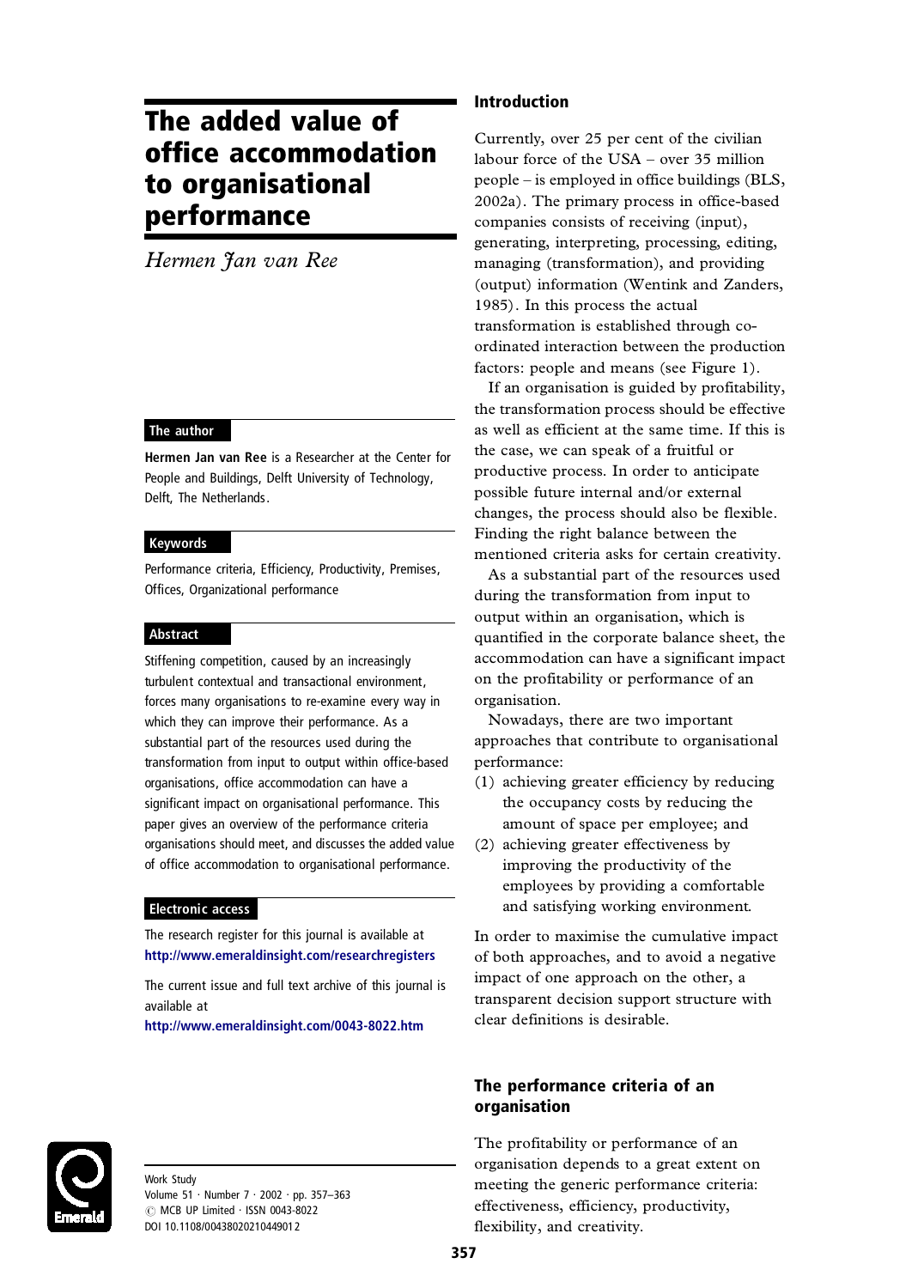# Figure 1 Transformation from input to output within an organisation



In order to really contribute to profitability, an organisation should strive to simultaneously meet all criteria sufficiently (Kohnstamm and Regterschot, 1994).

# **Organisational effectiveness**

The classic criterion to evaluate the functioning of an organisation is effectiveness. Fulfilling the needs of the customer as effectively as possible is of overriding importance to the competitiveness between organisations (Douma, 1996). Effectiveness refers to what extent the actual result (output in quality and quantity) corresponds to the aimed result. It is expressed as the following equation (after Veld, 1998):

actual result (output in quality and quantity) aimed result (output in quality and quantity).

Note that the closer the actual result approaches the beforehand-aimed result, the more the effectiveness of an organisation increases. If the actual result is better or more than the aimed result, the transformation process has a so-called ''overshoot''. If the actual result is worse or less than the aimed result, it has an ''undershoot''. In both cases the organisation is not optimally effective.

# **Organisational efficiency**

In the first decades after World War II, efficiency became more and more important, if not the most important criterion to evaluate the functioning of an organisation. An efficient organisation produces products or services at the lowest possible resource use (people and means). Until the 1960s, this criterion was of overriding importance because raw materials and half-manufactures were scarce, and a relatively low price for the end product was very important for the average customer (Douma, 1996).

Efficiency refers to the ratio between the aimed resource use and the actual resource use, in order to transform an input to an output. A formal definition is (after Veld, 1998):

aimed resource use (input in people and means) actual resource use (input in people and means).

According to this definition, the efficiency of an organisation increases, as the actual resource use is lower than the aimed resource use. Therefore, to increase organisational efficiency, it is important to reduce the use of resources as much as possible.

# **Organisational productivity**

Increasing prosperity, especially in the 1970s, led to a new criterion for organisational focus: productivity. Customers become more and more conscious of the value of service, quality, and other aspects. The price remains important, but the customer is also looking for good service, product quality and other product characteristics. The customer is actually asking for a better product or service at a lower price. In order to fulfil this need, the term productivity is introduced. Productivity refers to the ratio between the actual result of the transformation process and the actual resource use – in fact productivity relates effectiveness to efficiency – and therefore it makes both criteria simultaneously controllable. A proper definition is (after Veld, 1998):

actual result (output in quality and quantity) actual resource use (input in people and means).

Based on this definition, we can conclude that the organisational productivity is optimal when an organisation produces as great a result as possible at the lowest possible resource use. However a so-called ''over-'' or ''undershoot'' is still not desirable. So at the level of an organisation as a whole, we can optimise the productivity through steering at efficiency, thus by reducing the actual resource use as much as possible.

# **Organisational flexibility**

At the beginning of the 1980s, a fourth criterion was added: flexibility. An organisation is flexible if it is able to respond quickly and adequately to unexpected problems and challenges. These unexpected developments appeared more and more at the beginning of the 1980s. For many products and services, growth in established markets was declining, while other (sometimes new) markets were growing very fast. These developments make organisations more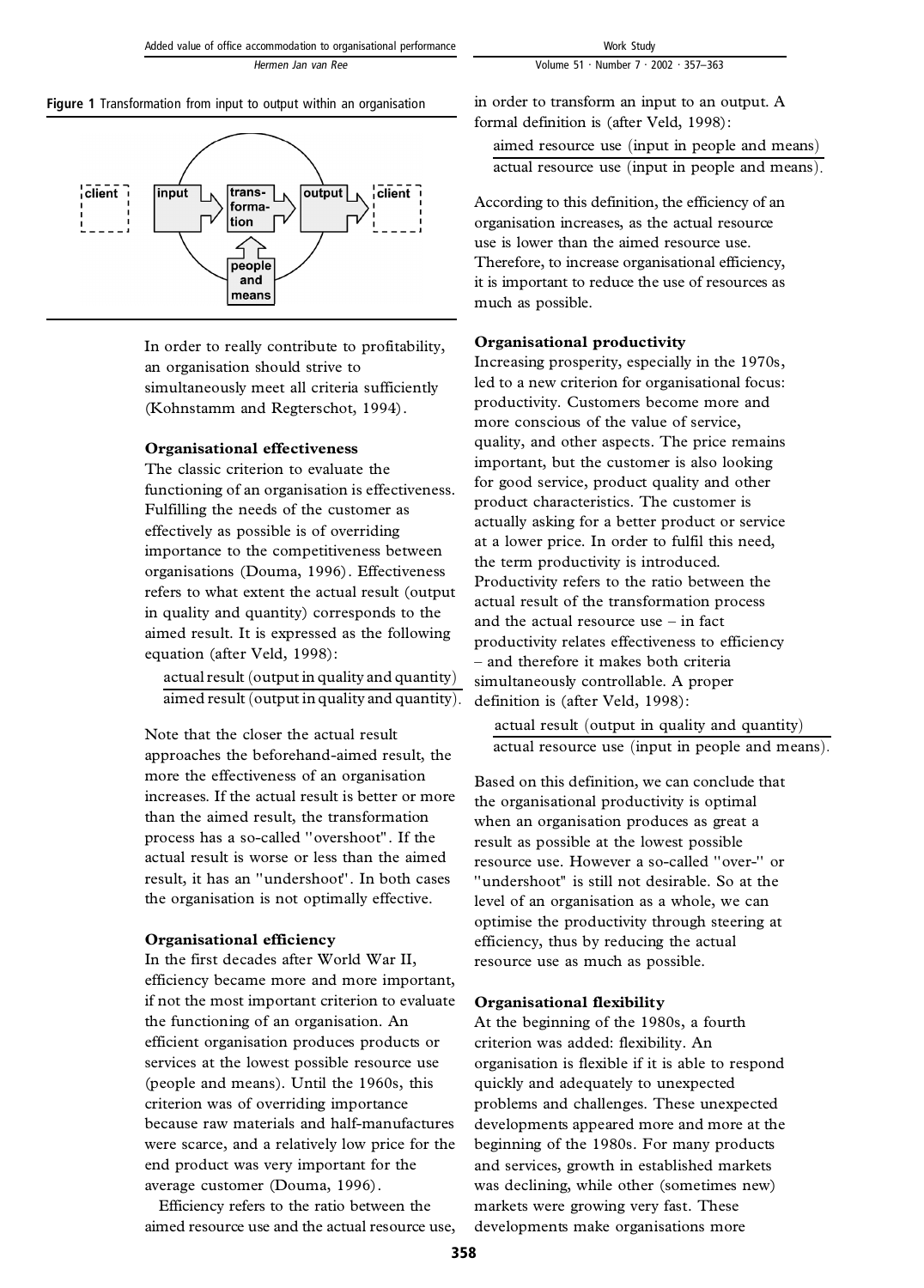dependent on the preferences and the behaviour of their customers. Besides becoming more demanding concerning the price and the quality of a product or service, customers also demand faster and ''on-time'' delivery, and tailored products or services (Douma, 1996).

Flexibility refers to the ability to recognise and adapt to changing circumstances. An appropriate definition of flexibility is: the ability to recognise external and/or internal changes, opportunities and threats, and respond successfully (quickly and adequately) to them. Adequately responding means reviewing the aimed result (output in quality and quantity), and if necessary reorganising the transformation process and (re-)adjusting the aimed resource use (people and means) (derived from Veld, 1998; Wijnen, Weggeman and Kor, 1999). So, flexibility is in fact ''built in'' productivity; flexibility enables an organisation to stay effective, as well as efficient, for the future.

#### **Organisational creativity**

During the 1990s, a fifth criterion arose: creativity. Under the influence of several demographical, political, economical, technological, social, and ecological changes, the environment of organisations became very turbulent and increasingly competitive. These developments required a creative approach to handle the tension between effectiveness and efficiency and between efficiency and flexibility.

In Figure 2 we see the development of performance criteria that an organisation should meet. The development is cumulative, which indicates that organisations should meet more and more criteria simultaneously.

In summary, an organisation should be effective above all. Besides that, an organisation should be efficient. In order to prevent effectiveness and efficiency from becoming each other's enemy, the term concept of productivity is useful. Productivity

Figure 2 Performance criteria organisations should meet

| till 1950s<br>1960s<br>effective<br>effective<br>efficient | 1970s<br>effective<br>efficient<br>productive | 1980s<br>effective<br>efficient<br>productive<br>flexible | 1990s<br>effective<br>efficient<br>productive<br>flexible<br>creative |
|------------------------------------------------------------|-----------------------------------------------|-----------------------------------------------------------|-----------------------------------------------------------------------|
|------------------------------------------------------------|-----------------------------------------------|-----------------------------------------------------------|-----------------------------------------------------------------------|

Source: after Weggeman et al. (1992)

provides insight into the consequences of improving the effectiveness of an organisation over the efficiency and vice versa. Therefore it makes both criteria simultaneously controllable. Flexibility enables an organisation to stay productive towards the future. Finally, in order to meet all criteria sufficiently and simultaneously, certain creativity is needed.

# The added value of office accommodation

Following the reasoning in the previous paragraph, the office accommodation of an organisation is part of the resource use; therefore it can influence organisational performance. Accommodation can contribute to organisational efficiency, for example by reducing the occupancy costs and/or by supporting the productivity of the individual employees of an organisation. The accommodation can also contribute to organisational flexibility, for example by providing the ability to extend the building or the possibility of re-arranging the office layout. Finally, the accommodation can also contribute to organisational creativity by providing an inspiring environment.

Note that the accommodation should not be considered separate from the other production factors. As stated before, the actual transformation from input to output is established through co-ordinated interaction between the production factors: people and means.

Accommodation can have a positive impact on all five performance criteria, especially by influencing the production factor ''people'' (Tapscott, 1982). By relating the accommodation to the performance criteria, we can tell something about its quality.

#### **Effective accommodation**

Given the fact that the main goal of accommodation is to support the productivity of the accommodated individuals, and that effectiveness refers to the ratio between actual and aimed result or output, a proper definition of effective accommodation is:

actual contribution to individual productivity aimed contribution to individual productivity:

Note that, contrary to organisational effectiveness, the effectiveness of the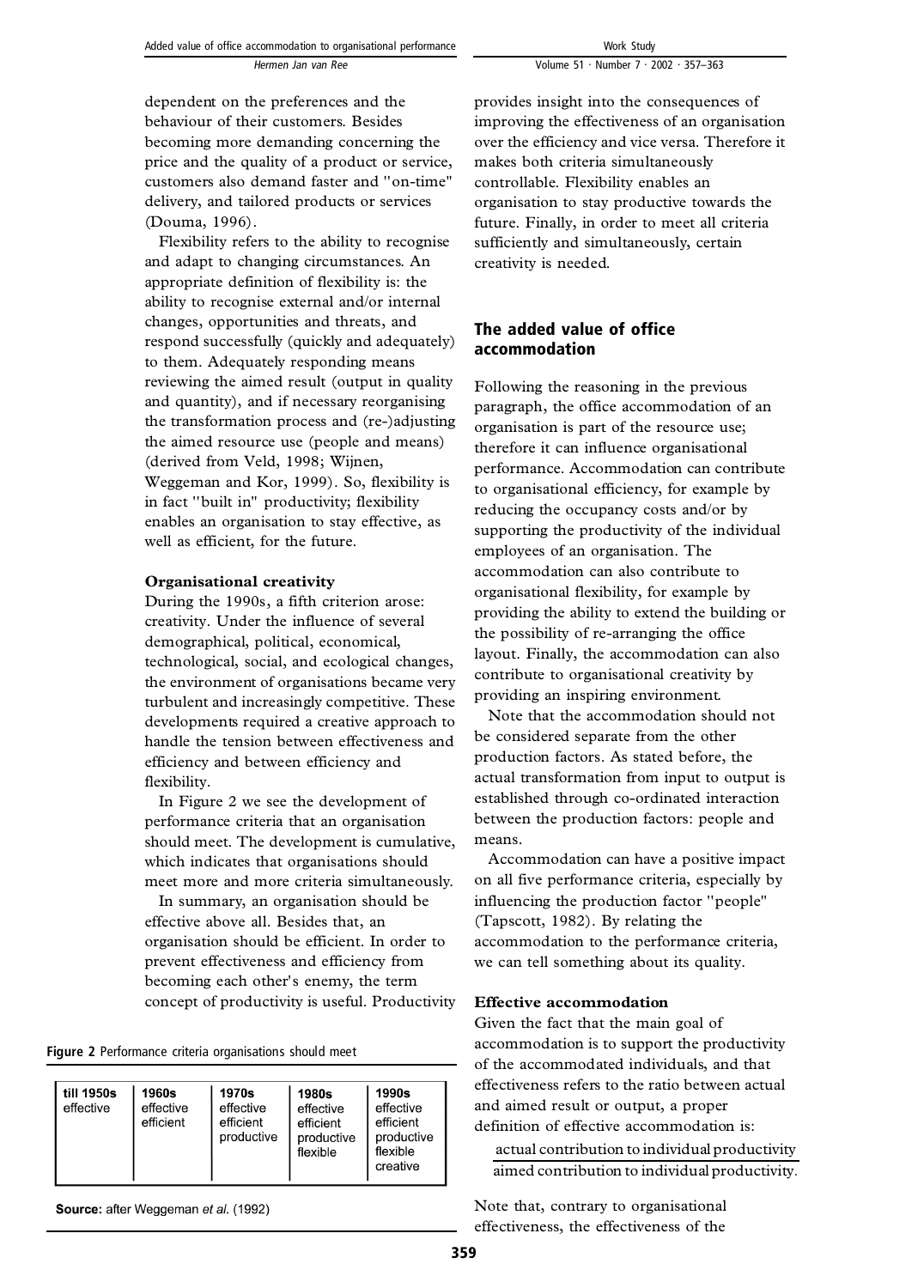accommodation increases if the actual contribution to the individual productivity exceeds the aimed contribution. Although this is a so-called ''overshoot'', it is contributing to the organisational efficiency because the number of people needed in the transformation process from input to output could be reduced.

However, if the actual contribution turns out to be lower than the aimed contribution, we have to deal with an ''undershoot'', and the accommodation is not optimally effective. Besides that, it might turn out that more people are needed to feed the transformation process, which has a negative impact on organisational efficiency.

Increasing the effectiveness of the accommodation is possible through:

- Providing a varying working environment to support various tasks and activities.
- Including areas in the office layout, which stimulate interaction (e.g. oversized circulation spaces with an open character).
- Using supporting elements like meeting spaces, project rooms, libraries, and videoconference rooms.
- Providing informal spaces like coffee corners and casual meeting spaces.

# **Efficient accommodation**

As stated before, efficiency is the ratio between the aimed resource use and the actual resource used, in order to transform an input to an output. From this point of view we can consider the accommodation as a part of the total resource use. A formal definition is:

aimed occupancy cost actual occupancy cost:

As in the definition of organisational efficiency, the efficiency of the accommodation increases if the actual occupancy costs are lower than the aimed occupancy costs. So the actual occupancy costs should be reduced as much as possible to create optimal efficiency.

Increasing the efficiency of the accommodation is possible through:

- Paying attention to a favourable gross/net ratio within an office building.
- Designing an efficient office layout by avoiding oversized spaces and by reducing unusable spaces.
- Trying to reduce churn cost by providing uniform workplaces in a varying working environment.
- Reducing the amount of space per person, which leads to occupancy cost reduction.
- Reducing the number of workspaces (e.g. by allowing alternative workplace locations).
- Intensifying the office space (e.g. by allowing workplace sharing or hot-desking).

The problem is that, especially with regard to the last three examples, increasing the efficiency of the accommodation can harm the effectiveness of it. By approaching the accommodation from a productive point of view, we can prevent this.

# **Productive accommodation**

As stated before, productivity refers to the ratio between effectiveness and efficiency. According to the definitions of effective and efficient accommodation, we can define productive accommodation as:

actual contribution to individual productivity actual occupancy cost:

Based on this definition we can state that accommodation becomes optimally productive when the contribution to the individual productivity is as high as possible at the lowest possible occupancy costs. Its productivity also increases when the individual productivity increases with the same occupancy costs, or when the occupancy costs decrease at the same level of individual productivity. More important, by approaching the accommodation from a productive point of view, we gain insight into the impact of efficiency on effectiveness and vice versa, thus making it controllable.

# **Flexible accommodation**

Flexibility has to do with the ability to recognise and adapt to changing circumstances. Due to the faster changing environment in which organisations must operate, the need for flexibility is increasing. The problem however is, that in most cases, adding more flexibility to an office has a negative impact on the efficiency of the accommodation.

Flexibility and accommodation have a very strong relationship. There are multiple examples in which an inflexible office building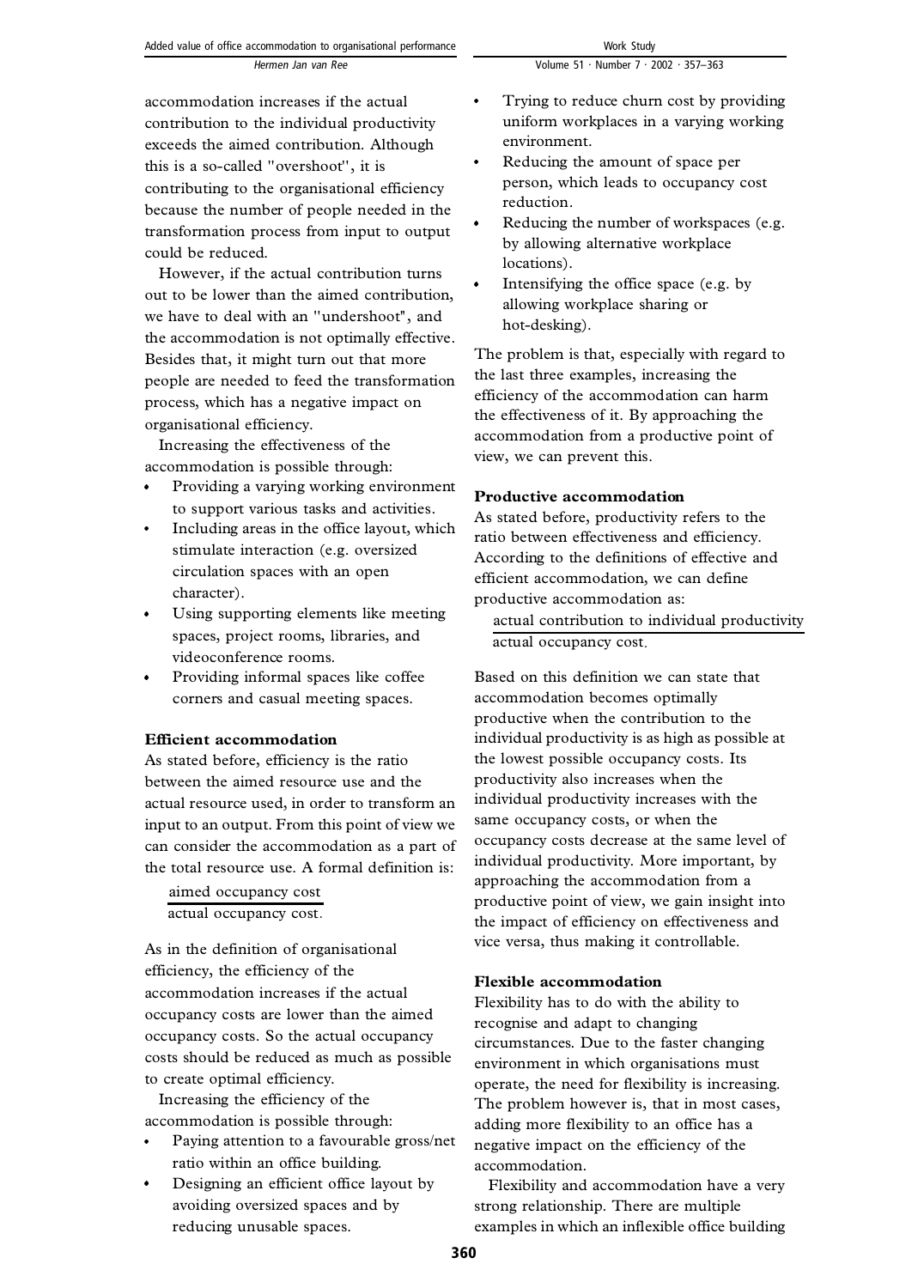Volume 51 · Number 7 · 2002 · 357-363

keeps an organisation from being able to anticipate changing circumstances. In those cases, the accommodation is not effective anymore.

The way in which accommodation can contribute to organisational flexibility depends on the organisational level that we consider:

- At a whole organisation level, expanding or downsizing the total accommodation might be desirable. A detailed master plan based on various growth scenarios to gain insight into possible changing spatial needs is needed.
- At departmental levels, space dividing, assigning and rearranging might be desirable to meet the needs of changes in size and composition. Careful attention should be given to office grids and building depths.
- At an individual level, uniformity of furniture and communication tools is helpful, in order to increase the exchangeability of workplaces.

#### **Creative accommodation**

The last criterion organisations have to meet in order to increase profitability is creativity. The expectation is that this criterion will become more and more important in the next few years. In an era of rapid IT development and a society with more critical customers, creativity becomes the effective factor for the future. Departments of organisations that have to deliver creative outputs should not be disabled through a rigid working environment.

Accommodation can stimulate creativity; architectural and advertising firms are good examples. An interior design can substantially contribute to the desired creativity through layout, furnishings and colour. Also an active artwork policy that is supported by the employees can fulfil a vital role. Note that the overall atmosphere is also based on the image of the surrounding area and its facilities.

Accommodation can have a substantial influence on the performance of an organisation, especially on its efficiency. An overview of some examples is given in Figure 3.

# From theory to practice

In accordance with the given definitions, the accommodation is most effective if it supports Figure 3 The performance criteria of accommodation

#### **Effective accommodation**

Provide a varying working environment. Provide interactive-stimulating areas in the office layout. Apply collective, supporting elements. Provide informal spaces.

#### **Efficient accommodation**

Establish a favorable gross/net ratio within an office building. Try to prevent churn by providing uniform workplaces. Reduce the amount of space per person. Reduce the number of workspaces.

#### **Productive accommodation**

Look for opportunities to apply both approaches above at the same time equally. Find the right balance between both approaches through costbenefit calculations.

#### **Flexible accommodation**

Realize possibilities for extending or downsizing. Look for possibilities to divide, reassign and rearrange spaces. Provide uniformity of furnishing and communication tools.

#### **Creative accommodation**

Pay attention to interior design. Pay attention to furnishing, dressing and colour.

individual productivity optimally. Furthermore, accommodation is most efficient at the lowest possible occupancy costs. In order to meet both criteria at the same time, the accommodation should be productive, which means optimally supporting individual productivity at the lowest occupancy costs possible.

Given the fact that the labour costs are generally higher than occupancy costs, it is interesting to explore the relationship between the benefits of increased individual productivity and the costs of occupancy. Even over-investing in the accommodation can often be cost-justified through increased productivity.

#### **A theoretical example**

The occupancy costs, including operation and maintenance costs, are approximately \$9,400 per year on average. The yearly costs of labour, including benefits, are around \$45,600 per individual. Together with the technology costs (\$8,000), the total annual cost of an employee is around \$63,000. If an organisation is guided by profitability, an employee should bring in at least 1.5 times his or her annual costs, which equals over \$90,000 (see Figure 4).

Based on Figure 4, the accommodation of an organisation can be made more efficient by looking for possibilities to reduce the \$9,400 a year spent on occupancy costs. Making the accommodation more effective means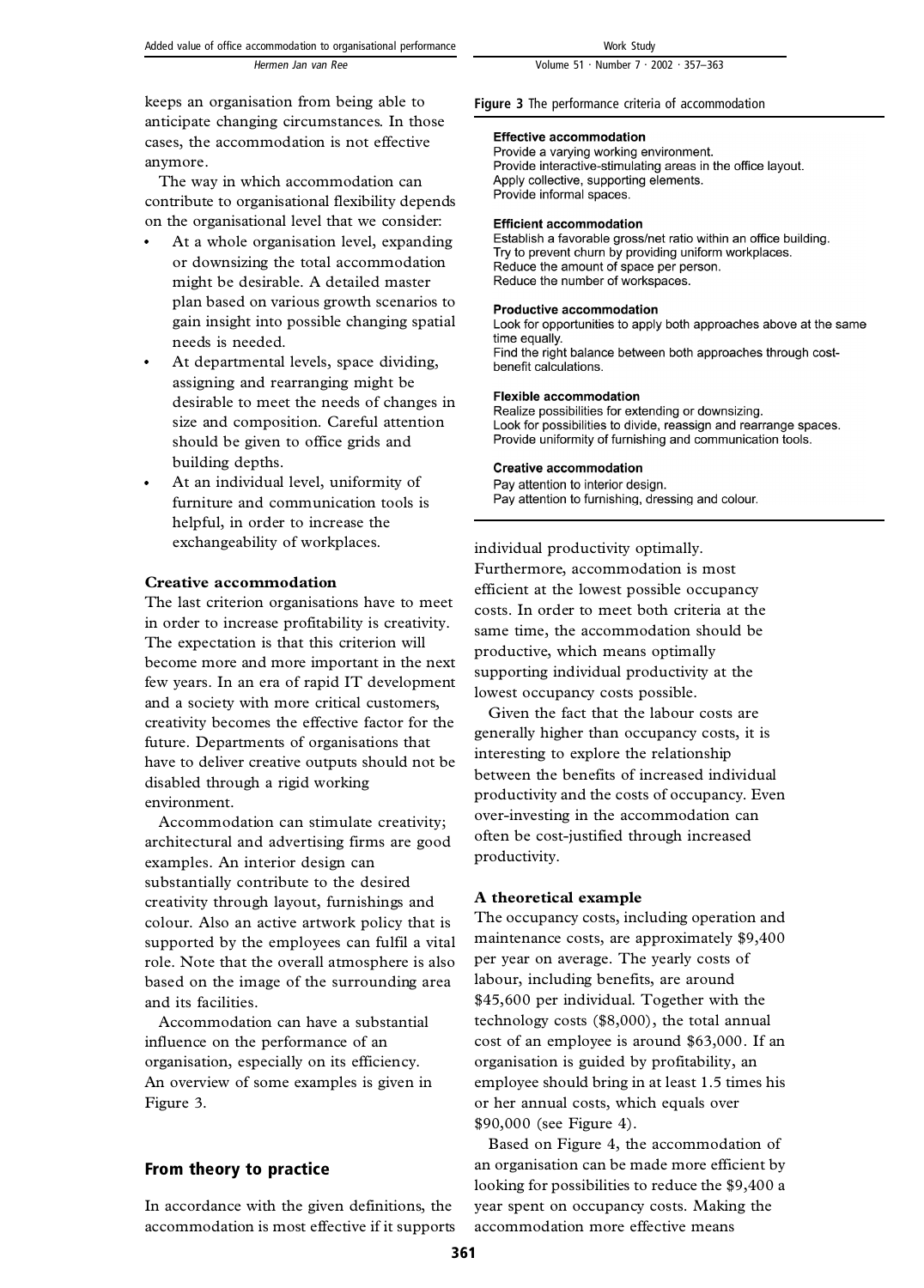| <b>Figure 4</b> The annual costs and the desired profit of an average |  |
|-----------------------------------------------------------------------|--|
| white-collar employee                                                 |  |

|  | <b>Property costs</b><br><b>Property operation</b><br><b>Office services</b><br><b>Technology costs</b><br><b>Benefits</b><br>Salary & wages | \$6,550<br>\$1,350<br>\$1,500<br>\$8,000<br>\$12,300<br>\$33,300 |
|--|----------------------------------------------------------------------------------------------------------------------------------------------|------------------------------------------------------------------|
|  | <b>Annual costs</b><br><b>Desired profit</b>                                                                                                 | \$63,300<br>\$90,000                                             |

Source: after BLS (2002b) and Johnson Controls (2002)

optimally supporting the productivity of the individual employees, which corresponds with increasing the \$90,000 desired profit per employee. The problem, however, is that focusing on the efficiency might have a negative impact on the effectiveness of the accommodation and vice versa. Therefore, the focus should be on establishing productive accommodation.

Due to the fact that the \$90,000 corresponding to the desired profit is much higher than the \$9,400 spent on occupancy costs, the most intelligent way to make the accommodation more productive is to focus on doing more with a proportionately smaller increase in resources consumed. Following this reasoning, an over-investment of 10 per cent on occupancy cost, which equals \$940, will already be cost-justified if the individual productivity increases just 1 per cent. Similarly, it is possible to ask questions such as: ''Is an over-investment of 10 per cent on the \$1,000 spent on the indoor climate system cost-justified if the individual productivity increases as little as 0.1 per cent?''.

The biggest contribution to total organisational performance can be made if we are able to make the accommodation more efficient and effective at the same time.

# **Practical examples**

In a cross-sectional study of 170 working environments, the Occupational Safety and Health Administration identified the following (OSHA, 1999):

Providing data entry operators at video display units with adjustable keyboard platforms to eliminate musculo-skeletal disorder (MSD) hazard caused by awkward postures, results in 5 per cent increased output (given the fact that they spend 100 per cent of the time at their video display unit). The costs of this intervention were just \$250 per employee.

- Providing legal secretaries typing at video display units with ergonomic chairs to eliminate awkward postures, results in 4.4 per cent increased output (given the fact that they spend 87.5 per cent of their time typing at a video display unit). The costs of this intervention were estimated at \$400 per employee.
- Providing office workers working on personal computers with ergonomic chairs, wrist rests for keyboard and mouse, adjustable keyboards and mouse platforms, and phone cradle devices, to eliminate awkward postures and repetitive motions, results in 6.3 per cent increased output (given the fact that they spend 62.5 per cent of their time working on a personal computer). The total costs of this intervention, given in the study, were \$700 per employee.

Based on a modest assumption that an average office worker spends 25 per cent of his or her time working on a personal computer, and a desired output around \$90,000, these findings result in outstanding returns on investments and high net present values (see Figure 5).

All this is additional to a reduction of MSD costs through reduced compensation claims, which varied from \$248 to \$311 per employee per year. This cost reduction itself leads to lower annual costs of an employee.

# Conclusions

As a substantial part of the resources used during the transformation from input to

| Figure 5 ROI and NPV of various ergonomic interventions <sup>a</sup> |
|----------------------------------------------------------------------|
|----------------------------------------------------------------------|

| <b>Physical</b><br>change | Cost<br>increase | Yearly<br>benefit | <b>ROI</b> | <b>NPV</b> |
|---------------------------|------------------|-------------------|------------|------------|
| Adjustable<br>keyboard    | \$250            | \$1,070           | 428%       | \$3,810    |
| Ergonomic<br>chair        | \$400            | \$1,070           | 268%       | \$3,660    |
| Chair and<br>keyboard     | \$700            | \$2,045           | 292%       | \$7,050    |

Note: <sup>a</sup>based on a depreciation period of 5 years and an interest rate of 10%